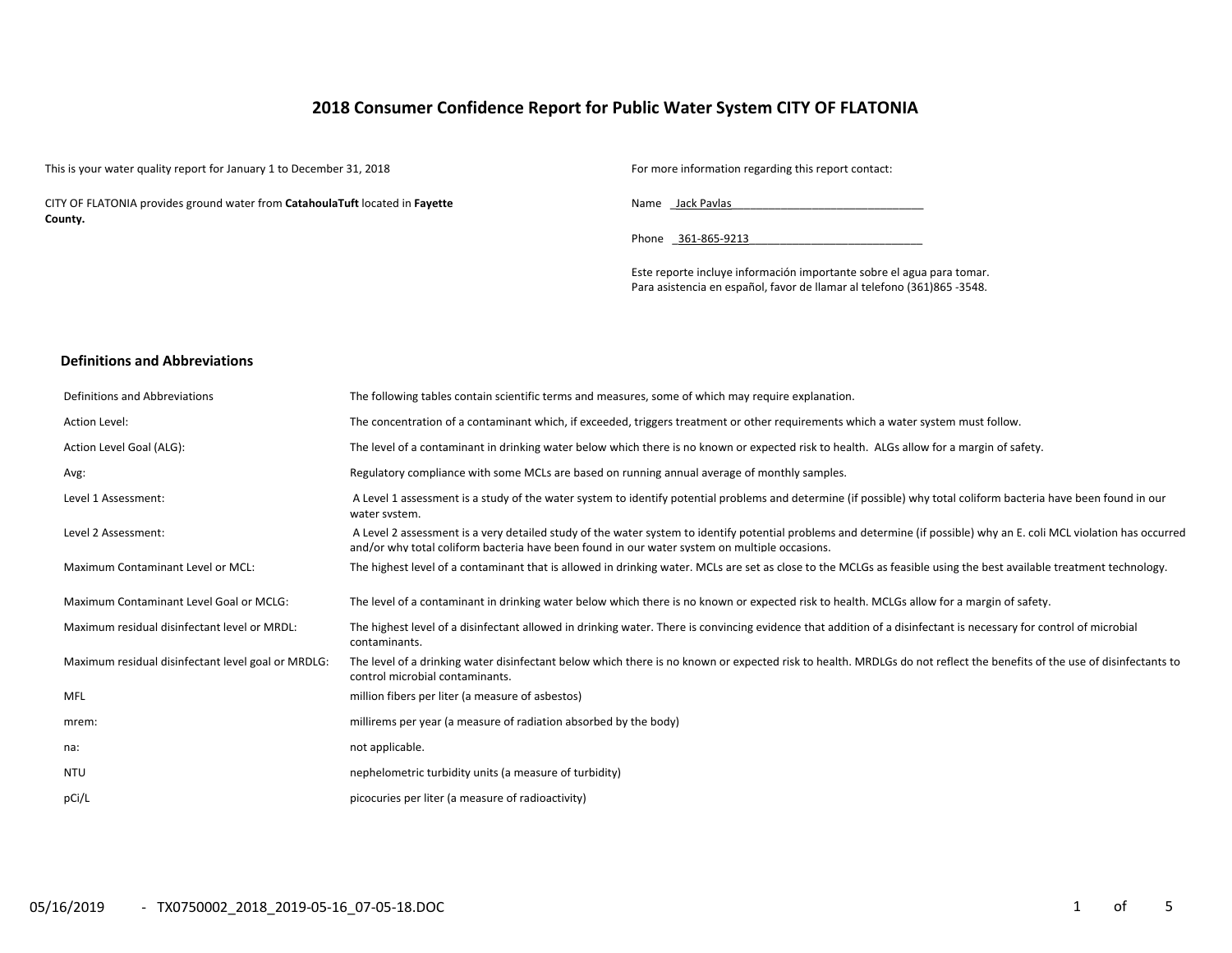## **Definitions and Abbreviations**

| ppb:                       | micrograms per liter or parts per billion - or one ounce in 7,350,000 gallons of water. |
|----------------------------|-----------------------------------------------------------------------------------------|
| ppm:                       | milligrams per liter or parts per million - or one ounce in 7,350 gallons of water.     |
| ppq                        | parts per quadrillion, or picograms per liter (pg/L)                                    |
| ppt                        | parts per trillion, or nanograms per liter (ng/L)                                       |
| Treatment Technique or TT: | A required process intended to reduce the level of a contaminant in drinking water.     |

# **Information about your Drinking Water**

The sources of drinking water (both tap water and bottled water) include rivers, lakes, streams, ponds, reservoirs, springs, and wells. As water travels over the surface of the land or through the ground, it dissolves naturally‐occurring minerals and, in some cases, radioactive material, and can pick up substances resulting from the presence of animals or from human activity.

Drinking water, including bottled water, may reasonably be expected to contain at least small amounts of some contaminants. The presence of contaminants does not necessarily indicate that water poses a health risk. More information about contaminants and potential health effects can be obtained by calling the EPAs Safe Drinking Water Hotline at (800) 426‐4791.

Contaminants that may be present in source water include:

‐ Microbial contaminants, such as viruses and bacteria, which may come from sewage treatment plants, septic systems, agricultural livestock operations, and wildlife.

‐ Inorganic contaminants, such as salts and metals, which can be naturally‐occurring or result from urban storm water runoff, industrial or domestic wastewater discharges, oil and gas production, mining, or farming.

‐ Pesticides and herbicides, which may come from a variety of sources such as agriculture, urban storm water runoff, and residential uses.

‐ Organic chemical contaminants, including synthetic and volatile organic chemicals, which are by‐products of industrial processes and petroleum production, and can also come from gas stations, urban storm water runoff, and septic systems.

‐ Radioactive contaminants, which can be naturally‐occurring or be the result of oil and gas production and mining activities.

In order to ensure that tap water is safe to drink, EPA prescribes regulations which limit the amounts of certain contaminants in water provided by public water systems. FDA regulations establish limits for contaminants in bottled water which must provide the same protection for public health.

Contaminants may be found in drinking water that may cause taste, color, or odor problems. These types of problems are not necessarily a cause for health concerns. For more information on taste, odor, or color of drinking water, please contact the system's business office.

You may be more vulnerable than the general population to certain microbial contaminants, such as Cryptosporidium, in drinking water. Infants, some elderly, or immunocompromised persons such as those undergoing chemotherapy for cancer; persons who have undergone organ transplants; those who are undergoing treatment with steroids; and people with HIV/AIDS or other immune system disorders, can be particularly at risk from infections. You should seek advice about drinking water from your physician or health care providers. Additional guidelines on appropriate means to lessen the risk of infection by Cryptosporidium are available from the Safe Drinking Water Hotline (800‐426‐4791).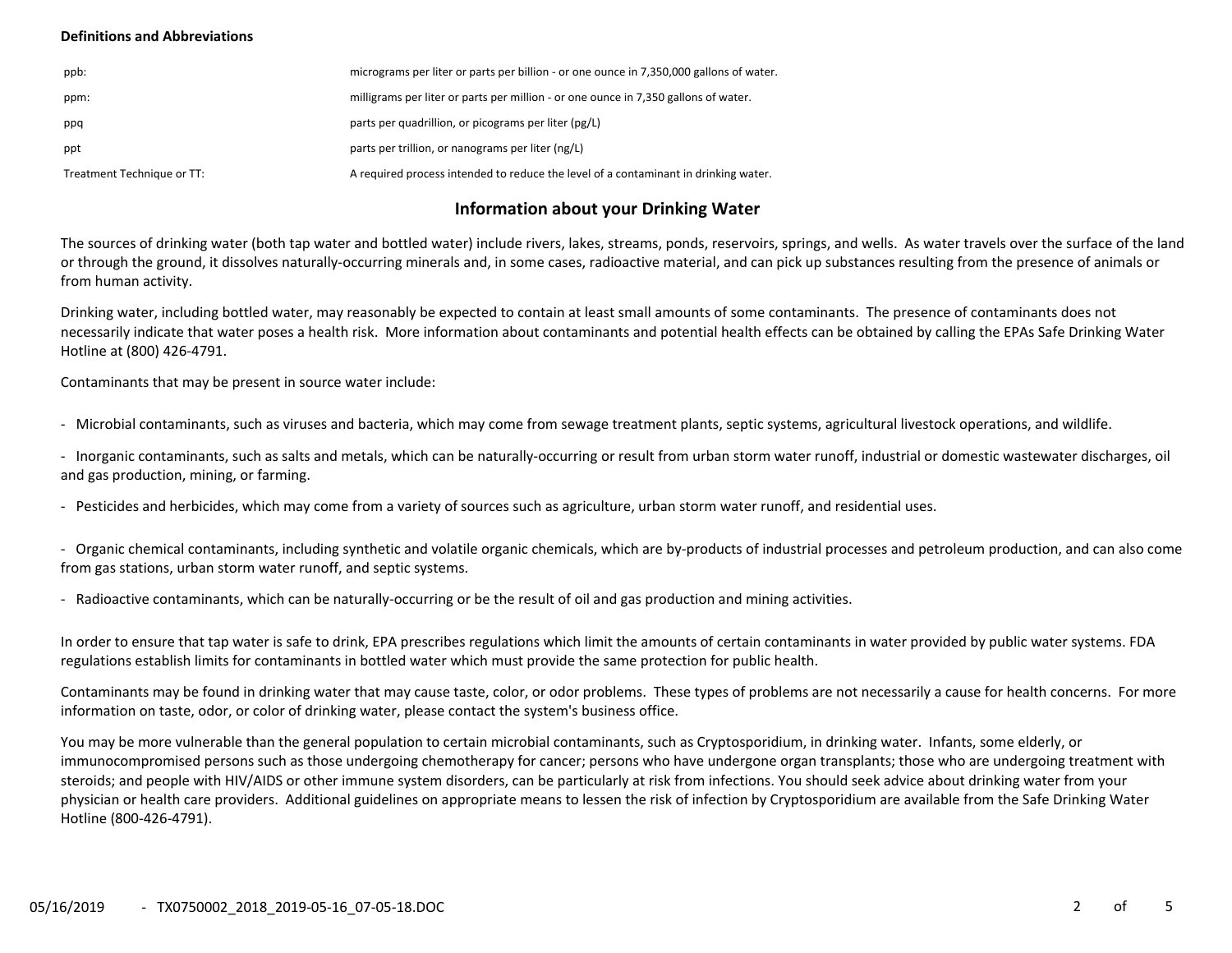If present, elevated levels of lead can cause serious health problems, especially for pregnant women and young children. Lead in drinking water is primarily from materials and components associated with service lines and home plumbing. We are responsible for providing high quality drinking water, but we cannot control the variety of materials used in plumbing components. When your water has been sitting for several hours, you can minimize the potential for lead exposure by flushing your tap for 30 seconds to 2 minutes before using water for drinking or cooking. If you are concerned about lead in your water, you may wish to have your water tested. Information on lead in drinking water, testing methods, and steps you can take to minimize exposure is available from the Safe Drinking Water Hotline or at http://www.epa.gov/safewater/lead.

## **Information about Source Water**

'TCEQ completed an assessment of your source water, and results indicate that some of our sources are susceptible to certain contaminants. The sampling requirements for your water system is based on this susceptibility and previous sample data. Any detections of these contaminants will be found in this Consumer Confidence Report. For more information on source water assessments and protection efforts at our system contact **Jack Pavlas at 361‐865‐9213.**

| Lead and Copper | Date Sampled | <b>MCLG</b> | <b>Action Level (AL)</b> | 90th Percentile | # Sites Over AL | <b>Units</b> | Violation | <b>Likely Source of Contamination</b>                                                                               |
|-----------------|--------------|-------------|--------------------------|-----------------|-----------------|--------------|-----------|---------------------------------------------------------------------------------------------------------------------|
| Copper          | 07/29/2016   | 1.3         |                          | 0.47            |                 | ppm          | N         | Erosion of natural deposits; Leaching from wood<br>preservatives; Corrosion of household plumbing<br><b>Cyctome</b> |
| Lead            | 07/29/2016   |             | 15                       | د.ء             |                 | ppb          | N         | Corrosion of household plumbing systems;<br>Erosion of natural deposits.                                            |

# **2018 Water Quality Test Results**

| Disinfection By-Products | <b>Collection Date</b> | <b>Highest Level</b><br>Detected | Range of Individual<br><b>Samples</b> | <b>MCLG</b>              | <b>MCL</b> | Units | Violation | <b>Likely Source of Contamination</b>      |
|--------------------------|------------------------|----------------------------------|---------------------------------------|--------------------------|------------|-------|-----------|--------------------------------------------|
| Haloacetic Acids (HAA5)  | 2018                   |                                  | $6.7 - 6.7$                           | No goal for the<br>total | 60         | ppb   |           | By-product of drinking water disinfection. |

'\* The value in the Highest Level or Average Detected column is the highest average of all HAA5 sample results collected at a location over a year'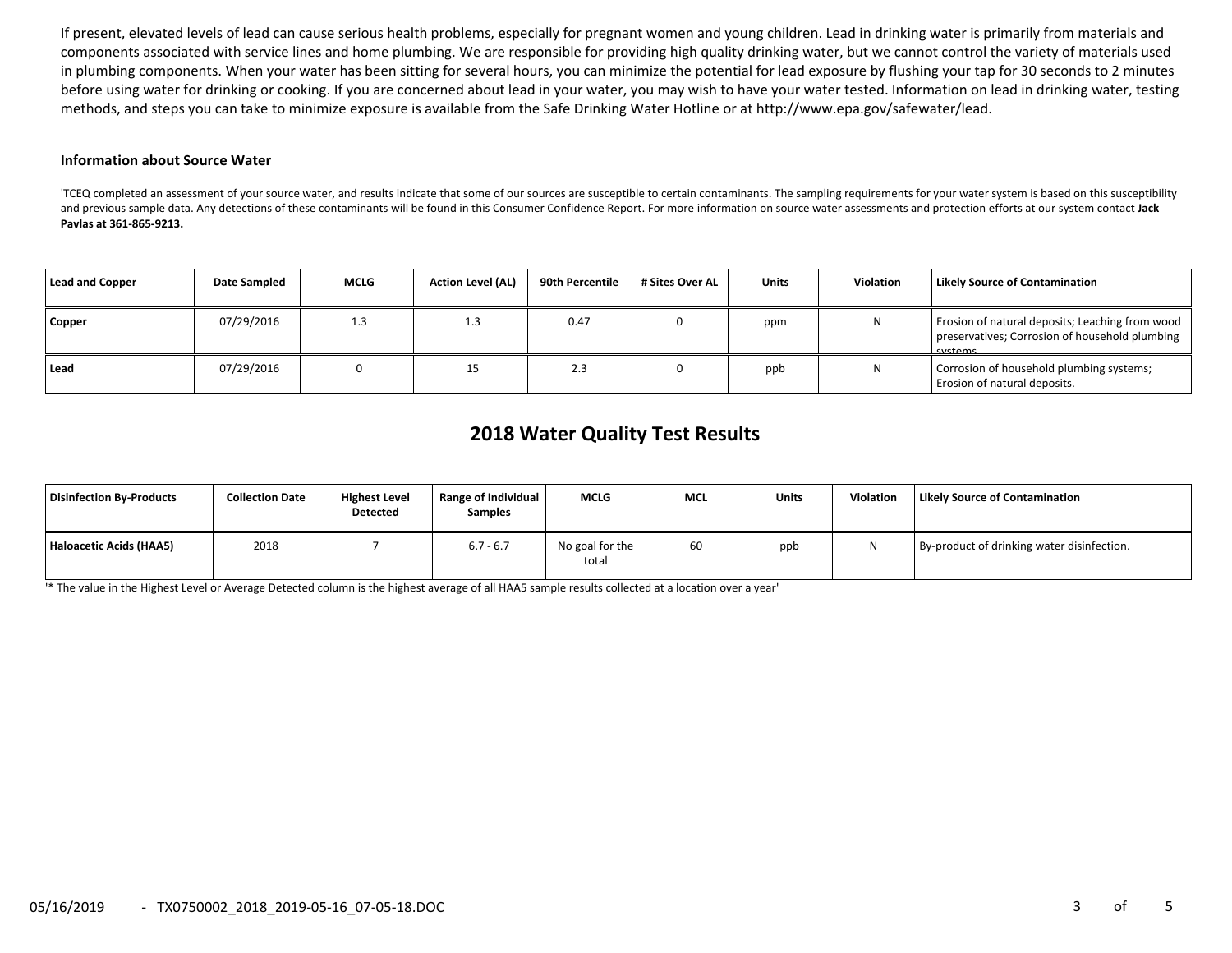| Total Trihalomethanes (TTHM) | 2018 | -- | $38.8 - 38.8$ | $\sim$ $\sim$ $\sim$ $\sim$<br>No goal for the<br>tota. | 80 | nnt. | By-product of drinking water disinfection. |
|------------------------------|------|----|---------------|---------------------------------------------------------|----|------|--------------------------------------------|
|                              |      |    |               |                                                         |    |      |                                            |

'\* The value in the Highest Level or Average Detected column is the highest average of all TTHM sample results collected at a location over a year'

| <b>Inorganic Contaminants</b> | <b>Collection Date</b> | <b>Highest Level</b><br><b>Detected</b> | Range of Individual<br><b>Samples</b> | <b>MCLG</b> | <b>MCL</b> | <b>Units</b> | <b>Violation</b> | <b>Likely Source of Contamination</b>                                                                                            |
|-------------------------------|------------------------|-----------------------------------------|---------------------------------------|-------------|------------|--------------|------------------|----------------------------------------------------------------------------------------------------------------------------------|
| Arsenic                       | 2018                   | 12                                      | $7.5 - 14.5$                          |             | 10         | ppb          |                  | Erosion of natural deposits; Runoff from orchards;<br>Runoff from glass and electronics production wastes.                       |
| <b>Barium</b>                 | 11/30/2017             | 0.038                                   | $0.038 - 0.038$                       |             |            | ppm          | N                | Discharge of drilling wastes; Discharge from metal<br>refineries; Erosion of natural deposits.                                   |
| Fluoride                      | 11/30/2017             | 0.43                                    | $0.43 - 0.43$                         |             | 4.0        | ppm          | N                | Erosion of natural deposits; Water additive which<br>promotes strong teeth; Discharge from fertilizer and<br>aluminum factories. |
| Selenium                      | 11/30/2017             | 3.1                                     | $3.1 - 3.1$                           | 50          | 50         | ppb          | N                | Discharge from petroleum and metal refineries;<br>Erosion of natural deposits; Discharge from mines.                             |

| Radioactive Contaminants | <b>Collection Date</b> | <b>Highest Level</b><br>Detected | Range of Individual<br><b>Samples</b> | <b>MCLG</b> | <b>MCL</b> | <b>Units</b> | <b>Violation</b> | <b>Likely Source of Contamination</b>   |
|--------------------------|------------------------|----------------------------------|---------------------------------------|-------------|------------|--------------|------------------|-----------------------------------------|
| Beta/photon emitters     | 01/27/2016             | 9.9                              | $9.9 - 9.9$                           |             | 50         | pCi/L*       |                  | Decay of natural and man-made deposits. |

\*EPA considers 50 pCi/L to be the level of concern for beta particles.

| Combined Radium 226/228                    | 01/27/2016 | 2.37 | $2.37 - 2.37$ |    | pCi/L | N | Erosion of natural deposits. |
|--------------------------------------------|------------|------|---------------|----|-------|---|------------------------------|
| Gross alpha excluding radon<br>and uranium | 01/27/2016 |      | 1 - 7         | 15 | pCi/L | N | Erosion of natural deposits. |
| Uranium                                    | 01/27/2016 | 3.5  | $3.5 - 3.5$   | 30 | ug/l  | N | Erosion of natural deposits. |

| Synthetic organic contaminants | <b>Collection Date</b> | <b>Highest Level</b> | <b>Range of Individual</b> | <b>MCLG</b> | <b>MC</b> | <b>Units</b> | Violation | Likely Source of Contamination |
|--------------------------------|------------------------|----------------------|----------------------------|-------------|-----------|--------------|-----------|--------------------------------|
| including pesticides and       |                        | <b>Detected</b>      | Samples                    |             |           |              |           |                                |
| herbicides                     |                        |                      |                            |             |           |              |           |                                |